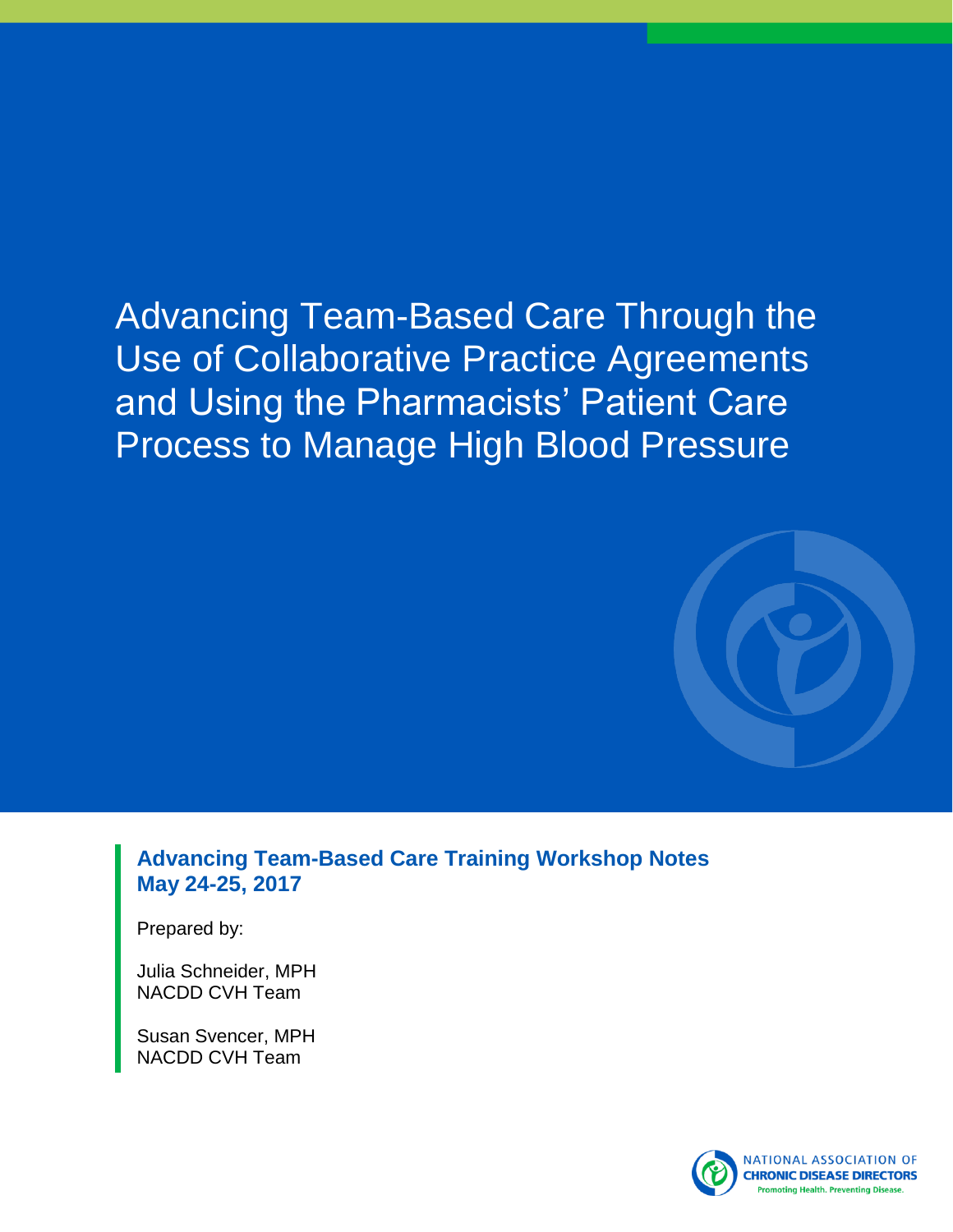# **Table of Contents**

| <b>Introduction and Outcomes</b>                                                                              | 3  |
|---------------------------------------------------------------------------------------------------------------|----|
| Key Themes                                                                                                    | 3  |
| <b>Presentations and Discussion</b>                                                                           | 4  |
| <b>Methods and Resources for Engaging Pharmacy</b>                                                            |    |
| PPCP Resource Guide Overview and Implementing the PPCP Across the<br><b>Collaborative Practice Model</b>      |    |
| Developing a Sustainable Collaborative Practice Model                                                         |    |
| <b>Collaborative Practice Resource Guide Overview and Developing a</b><br><b>Collaborative Practice Model</b> |    |
| <b>Recommendations for additional NACDD and CDC Actions</b>                                                   | 9  |
| <b>Next Steps for State Teams</b>                                                                             | 9  |
| Resources                                                                                                     | 10 |
| <b>Subject Matter Experts</b>                                                                                 | 10 |
| State Teams<br>10                                                                                             |    |

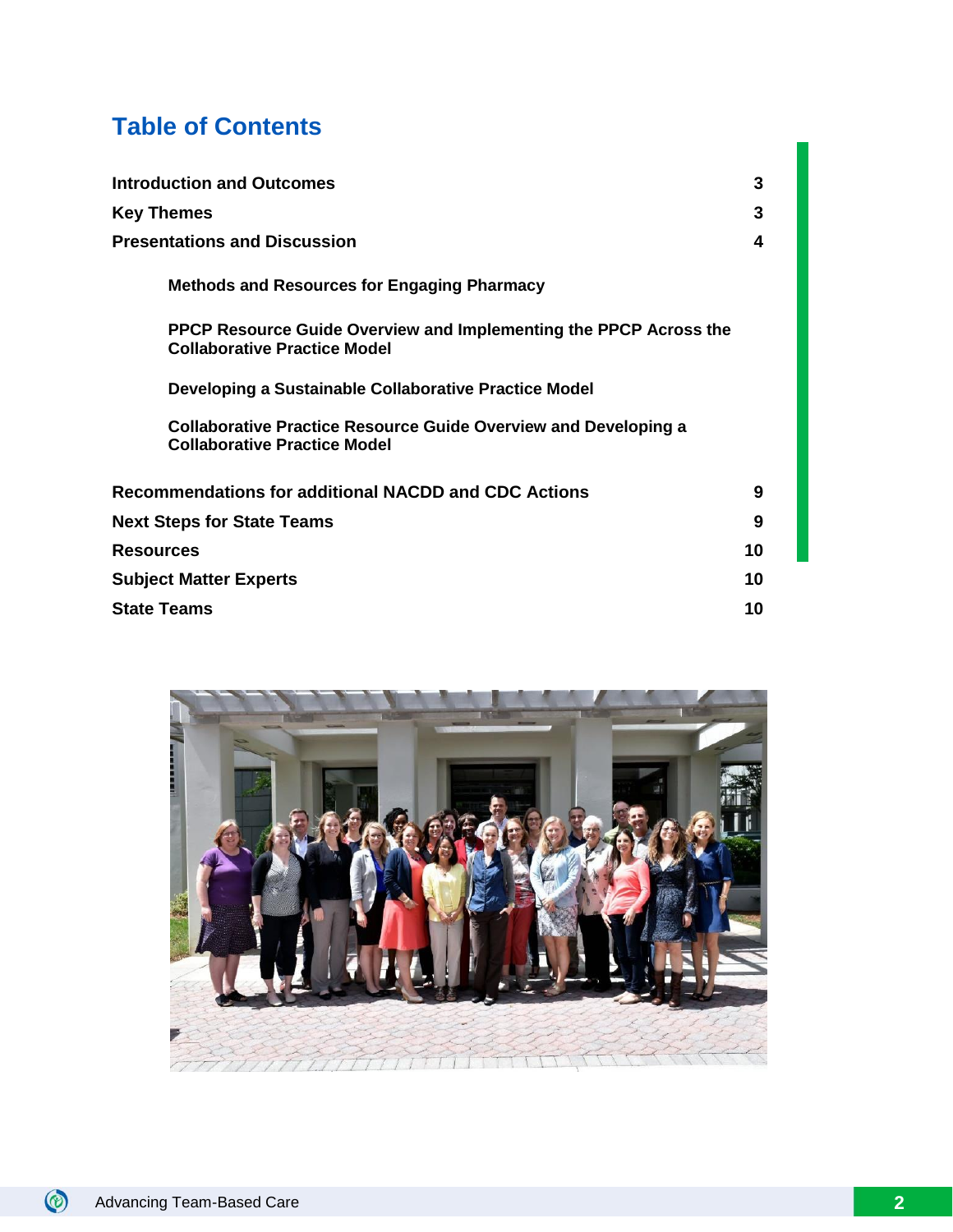## **Introduction and Outcomes**

The National Association of Chronic Disease Directors (NACDD), in coordination with CDC's Division for Heart Disease and Stroke Prevention (DHDSP), worked with state teams from **Arizona, Georgia, Iowa, Utah, Virginia, West Virginia and Wyoming** to participate in a learning program designed to accelerate team-based care to manage high blood pressure using the pharmacists' patient care process (PPCP) and collaborative practice agreements (CPA). To this end, state teams participated in an in-person workshop on May 24-25, 2017, in Atlanta, GA and subsequently worked in their home state toward the outcomes listed below. An overview of workshop content is presented here.

The desired outcomes of this workshop and follow-up activities included taking actions that lead to:

- Increased engagement between the state health department and state pharmacy and medical professional organizations.
- Increased use of the pharmacist patient care process for managing high blood pressure and other chronic conditions (e.g. smoking cessation, diabetes, dyslipidemia).
- Increased use of collaborative practice agreements between pharmacists and prescribers.
- Increased development of sustainable pharmacy practice models.
- Knowledge transfer from participating states and organizations to non-participating states and organizations.

## **Key Themes**

- Public health is an important partner in helping pharmacists frame themselves as an integral part of supporting patient health to providers, patients, and families.
- Public health can increase awareness of the role of pharmacists through promotion of teambased care, training, and supporting models that broaden pharmacists' ability to be compensated for their time.
- Pharmacy and public health can collaborate to address wider systems change and work with additional partners to develop sustainable models that go beyond a grant or project.
- Pharmacists can look to public health to promote their services and resources, joining forces to institutionalize the PPCP in school of pharmacy curricula and establishing relationships with medical associations and health care centers.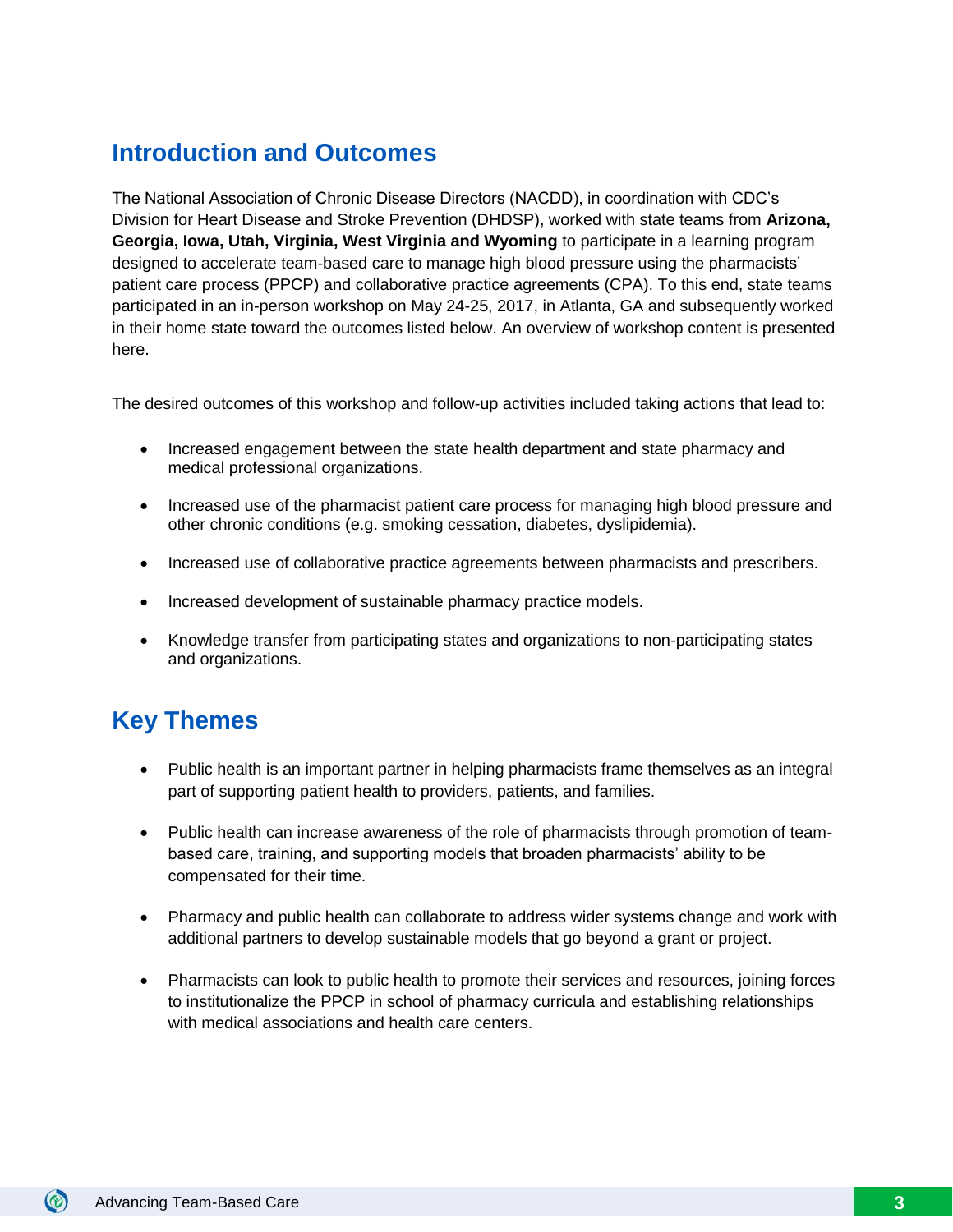- Challenges identified:
	- $\circ$  Spreading and scaling sustainable collaborative models while also ensuring quality;
	- o Addressing the issue of pharmacist time required to implement the PPCP;
	- $\circ$  Communicating to pharmacists about PPCP, trainings, and recognition of their role;
	- o Working with communities beyond a single project; data collection;
	- o Developing partnerships with large chain pharmacists;
	- $\circ$  Understanding reimbursement; creating universal definitions for the variety of pharmacist tasks and roles.

## **Presentations and Discussion**

Presentations focused on the following areas and were presented by expert faculty from partner organizations.

#### **Methods and resources for engaging pharmacy – Lindsay Kunkle, APhA**

There are three levels for aligning public health and pharmacy partnerships, including exploring new partnerships (Level 1), solidifying emerging partnerships (Level 2), and expanding existing partnerships (Level 3). Several methods were detailed to align pharmacy engagement:

- Method 1: Identify pharmacy partners and convene pharmacies, community organizations, and healthcare providers by hosting meetings and developing a strategic plan.
- Method 2: Assess the pharmacy environment through an environmental scan or survey of pharmacy practice; capturing patient perceptions and experiences of pharmacy services that are currently provided; and understanding and disseminating



information on the laws, regulations, and policies that govern pharmacy practice.

• Method 3: Promote team-based care by supporting community-clinical linkages; promoting integration of team-based care into curricula, experiential training, and residency programs; educating health care professionals on pharmacists' roles on the team; sharing success stories and evidence; facilitating the use of CPAs; and supporting health care teams as they integrate pharmacists into the patient-centered medical home (PCMH) model.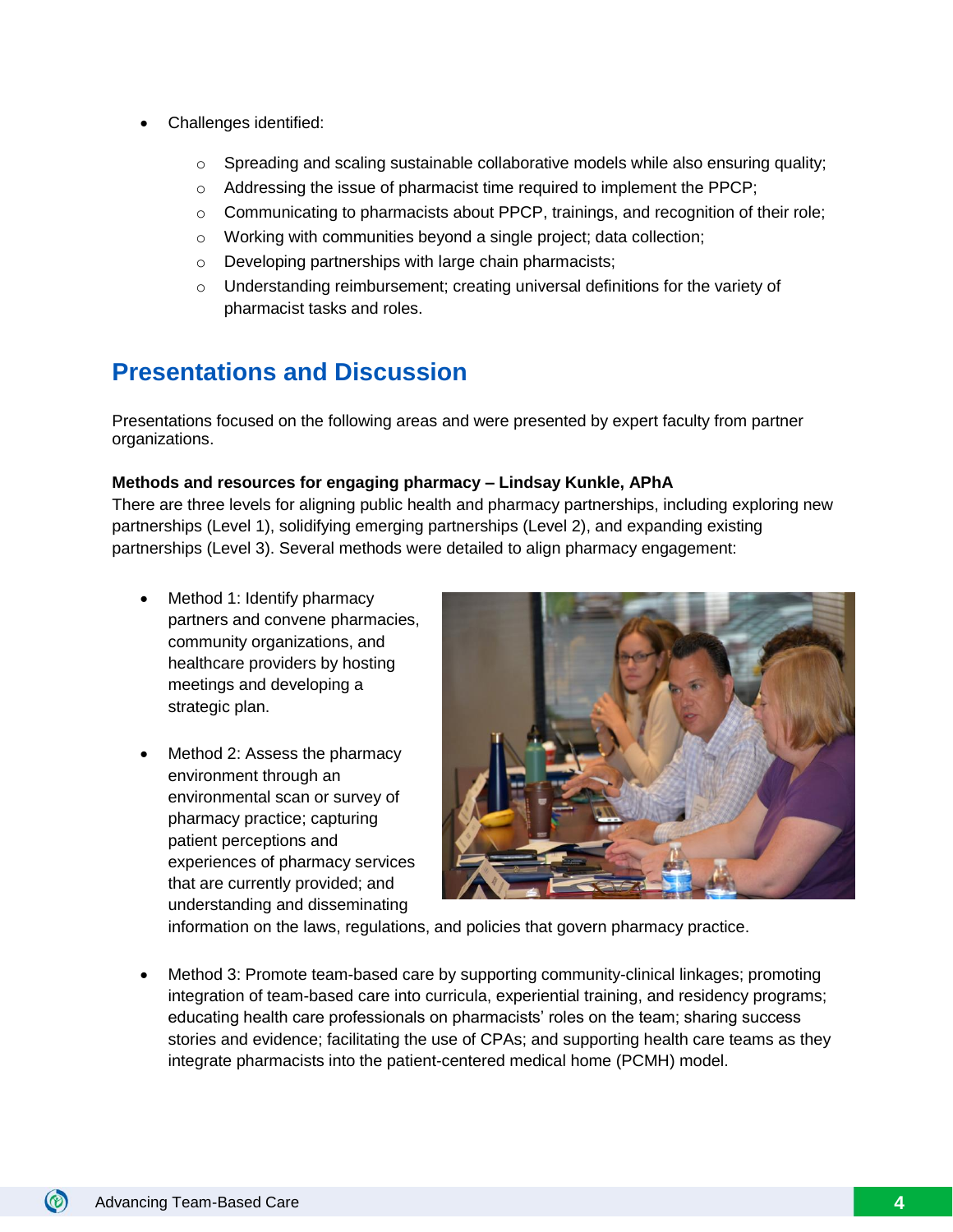- Method 4: Provide pharmacy training and education on the public health problems associated with high chronic disease rates; resources to enhance team-based care; and promote existing pharmacist training programs.
- Method 5: Identify opportunities to establish, enhance, and expand services by seeking out gaps in pharmacy services; identifying best practices; promoting adoption of medication adherence interventions; connecting health systems and clinics with pharmacies and pharmacy schools; supporting pharmacists as they collect data, monitor and report performance, build referral systems, and/or expand their understanding of reimbursement.
- Method 6: Enhance data sharing capabilities by encouraging pharmacies to utilize HIT; encouraging the use of pharmacy dispensing data and payer claims data; and promoting the collection of defined quality measures, such as those developed by the Pharmacy Quality Alliance (PQA).
- Method 7: Understand reimbursement opportunities.

| <b>State</b>   | <b>Current Level</b>                                          | <b>Partnership Development Next Steps</b>                                                                                                                                                                                                                                                                                    |
|----------------|---------------------------------------------------------------|------------------------------------------------------------------------------------------------------------------------------------------------------------------------------------------------------------------------------------------------------------------------------------------------------------------------------|
| <b>Arizona</b> | Level 3 with current<br>work, Level 2 with<br>rural expansion | Discussing how to sustain the MTM program / partnerships<br>beyond 1305, particularly in terms of getting the services<br>paid for. They are also reaching out to rural community<br>pharmacists and incorporating PPCP and team-based care<br>in schools of pharmacy.                                                       |
| Georgia        | Moving to Level 3                                             | Continuing to work on communications and better<br>dissemination of information from their project. They plan to<br>engage public health pharmacists, as there are 40 employed<br>by the state.                                                                                                                              |
| lowa           | Moving to Level 3                                             | Working with a new HIE vendor. Also, addressing challenges<br>on behalf of community pharmacists such as time and how to<br>better use pharmacy techs. About to launch the "How do you<br>make every encounter count?" resource. Looking to focus on<br>areas / organizations where the team-based care is not as<br>strong. |
| <b>Utah</b>    | Moving to Level 3                                             | Building on pilot projects within University of Utah Health,<br>and spreading the model across the state. They are<br>developing a Community Pharmacy Enhanced Services<br>Network to support the role of pharmacists as part of the<br>healthcare team and starting to explore HIE collaboration.                           |

**Table 1**: State Teams' Levels of Partnership and Description at Project Initiation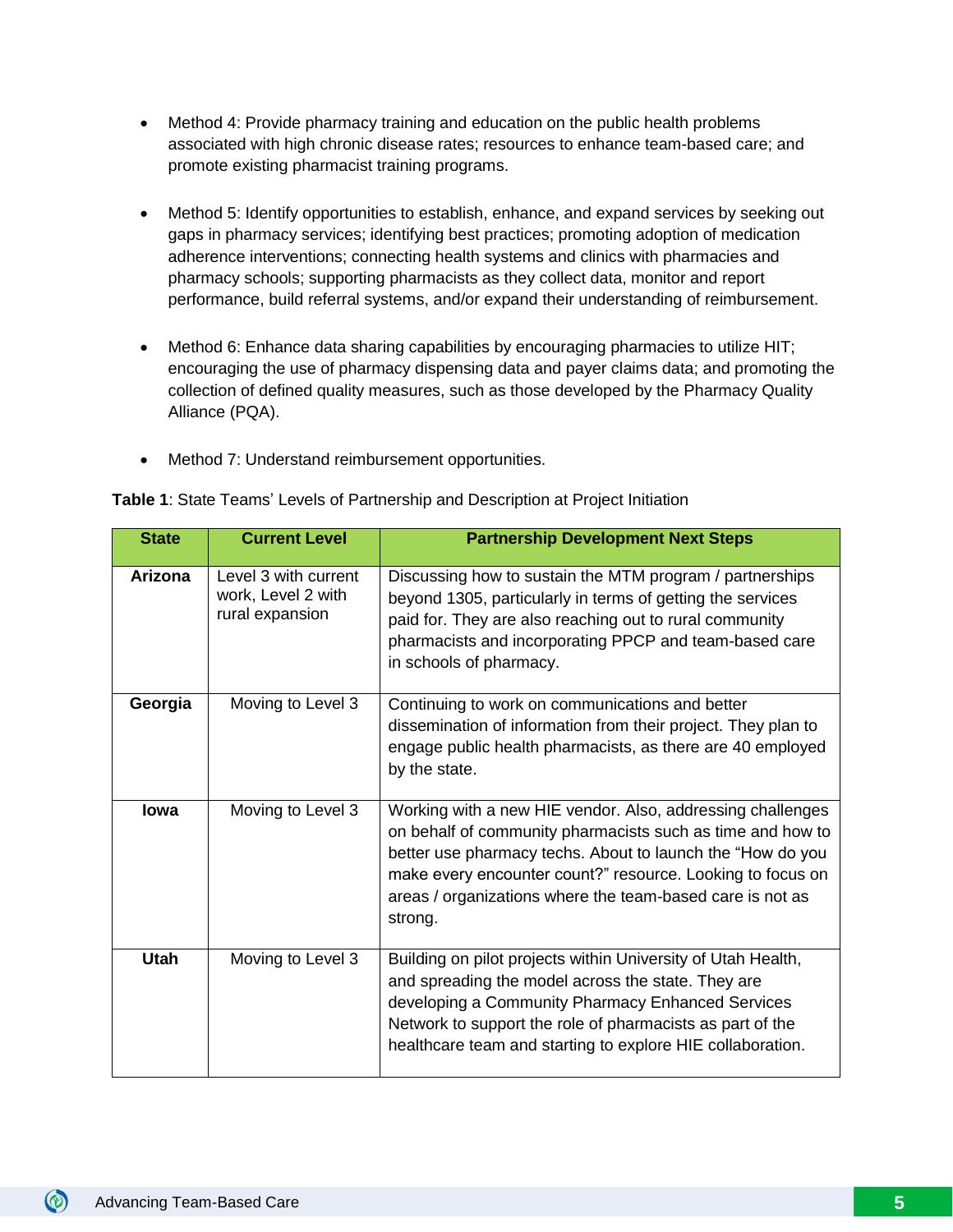| Virginia         | Level 2         | Looking to build on the relationships established in Level 1 to<br>better support true partnership and collaboration. Working<br>with their QIO to better engage physicians.                                                   |
|------------------|-----------------|--------------------------------------------------------------------------------------------------------------------------------------------------------------------------------------------------------------------------------|
| West<br>Virginia | Between 2 and 3 | Establishing an enhanced network of pharmacists, but it's<br>been a slow process. Also, exploring improved data sharing;<br>they have experience in doing this with asthma, so looking to<br>replicate that with hypertension. |
| Wyoming          | Level 2         | Expanding the scope of care collaborations to more<br>pharmacists and incorporating CPAs; working on developing<br>a pharmacy network and recruiting more pharmacists to<br>implement the PPCP.                                |

#### **PPCP Resource Guide Overview and Implementing the PPCP Across the Collaborative Practice Model – Marialice Bennett, The Ohio State University**

The Pharmacists' Patient Care Process was developed through a collaboration of national pharmacy organizations working to develop a standardized pharmacist patient care process in order to stimulate consistency, predictability, and measurability in pharmacists' service delivery. An overview illustration of the resource is below, and it can be found in its entirety [here.](https://www.cdc.gov/dhdsp/pubs/docs/pharmacist-resource-guide.pdf)

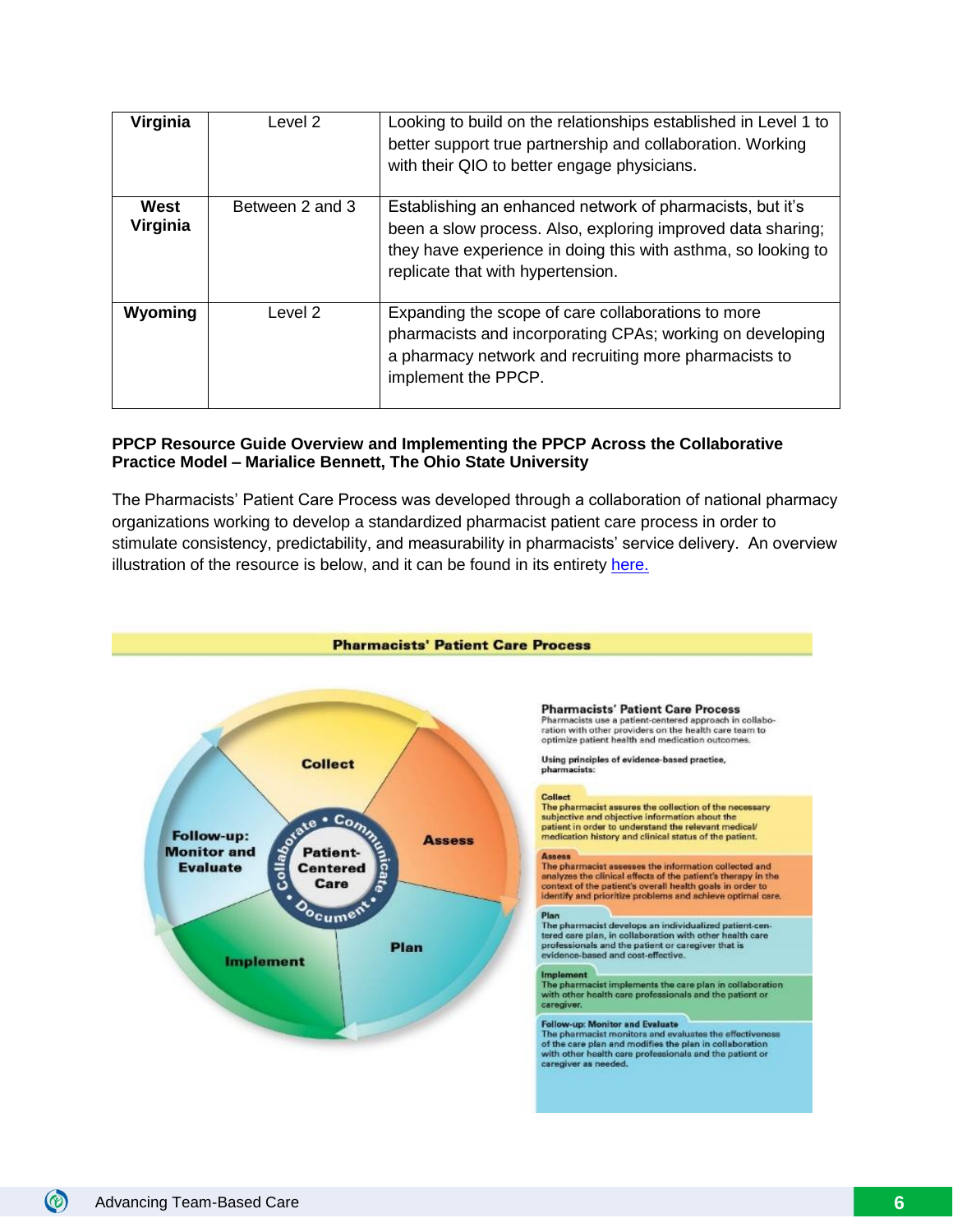**Table 2:** Participating partnerships have varying degrees of experience in implementing the PPCP, but for all, the next step is to scale and expand its use.

| <b>State</b>     | <b>Barriers and Opportunities for PPCP expansion at Project Initiation</b>                                                                                                                                                                                                                                                                                                                                                                                                                                           |
|------------------|----------------------------------------------------------------------------------------------------------------------------------------------------------------------------------------------------------------------------------------------------------------------------------------------------------------------------------------------------------------------------------------------------------------------------------------------------------------------------------------------------------------------|
| Arizona          | AZ is doing a lot of telephonic MTM right now, and they are hoping to take this to<br>rural communities, but there is less oversight and access there.                                                                                                                                                                                                                                                                                                                                                               |
| Georgia          | GDPH and South University have strong relationship due to 1305, so they are<br>working with students on PPCP, but need to make the work more visible. They<br>are also looking to monitor and track use of PPCP, as some pharmacies have<br>taken off too quickly.                                                                                                                                                                                                                                                   |
| lowa             | IA is continuing to educate pharmacists on the PPCP and is also launching a<br>"making every encounter count" resource for pharmacists to support their<br>expanded role, but it can be hard for pharmacists who feel like they don't have the<br>time to implement it. They have also been doing a pilot on how to better use<br>pharmacy techs to help address the time issue. They would like to work with big<br>box stores, but corporate collaboration is a challenge, as are mail order<br>pharmacies.        |
| <b>Utah</b>      | UT has a pilot program with 16 pharmacists and 15 practice sites where PPCP is<br>embedded with pharmacists, and they are hoping to implement it statewide.<br>PPCP provides a common name to the work already happening, but they need a<br>way to measure outcomes and assess performance.                                                                                                                                                                                                                         |
| Virginia         | VA has found that the front-line pharmacy enthusiasm for PPCP is great; but they<br>have to implement it more slowly with smaller tests of change (QI process). They<br>are pairing its' roll out with regulatory changes to protect pharmacists and make it<br>practical for all health care practitioners to work together to help patients. They<br>have good relationships with the four schools of pharmacy in the state, especially<br>VCU in Richmond, but would like to work more with those in rural areas. |
| West<br>Virginia | WV sees this as similar to immunizations - although they received some<br>pushback initially, it is now an integrated part of their care. They need to work with<br>communities to help them make decisions for themselves and not feel like the<br>state is telling them what to do.                                                                                                                                                                                                                                |
| Wyoming          | WY is a rural, independent state, and as a result, face-to-face meetings are<br>preferred, but difficult and time-consuming. Changing pharmacy workflows and<br>patterns can be hard, but that is the way to achieving sustainable practices. There<br>are pros and cons to working with independent vs. chain pharmacies first; need to<br>check pharmacy and practice capacity to do this work before beginning.                                                                                                   |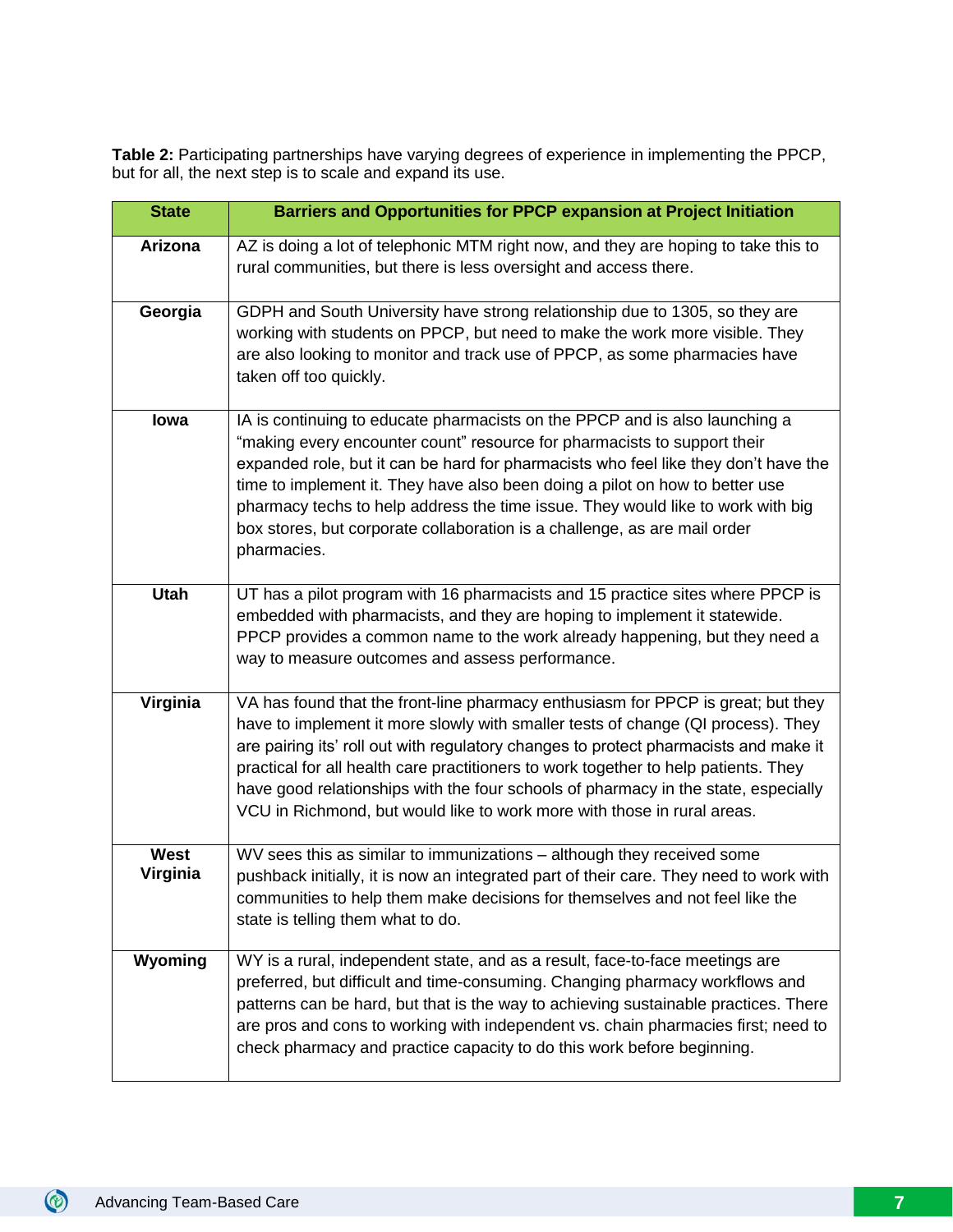#### **Developing a Sustainable Collaborative Practice Model – Troy Trygstad, Consultant**

Collaborative care goes well beyond the development of CPAs; it takes into account all patient factors and utilizes a variety of resources and means of communication to address them and meet patient needs. Pillars of collaboration are professional, inter-personal, and economic trust; partnerships will only be successful if these components are established from the start. In addition, "mutually agreed to, unambiguous, attainable expectations" must be set as the foundation for sustainable collaborative work. Implementing the PPCP model requires follow up and monitoring well beyond the initial patient encounter, which underscores the importance of collaborative care. Using frontline pharmacists, patients, and caregivers to tout the importance of collaborative care, as well as pharmacists as expanders of care, is much more effective than hearing from policy-makers.

State health departments were asked to consider the following questions as they thought about their partnerships:

- 1) What is the one thing I wish I knew how to do better to plan for sustainability?
- 2) Going in…
	- What are we doing to help patients achieve goals?
	- What are we doing to help providers achieve goals?
- 3) Coming Out….
	- How will it hurt patients if it is turned off?
	- How will it hurt providers if it is turned off?
- 4) Would a random person on the street understand the imperative?

Thinking about answers to these questions generated a good discussion of topics for state teams to explore moving forward, including:

- The economics of pharmacy
- Understanding and working toward patient goals that are life goals, not just health related
- Improving pharmacists' relationships with patients and getting patients to expect more from their pharmacists
- Promoting the role of pharmacists via personal stories from the community
- Understanding payers; particularly the private payers and how to get them to work with the state on reimbursement
- How to keep partners engaged without funding
- How to make the PPCP and team-based-care a standard of care
- Standardizing and scaling pilot projects and how to make them sustainable

#### **Collaborative Practice Resource Guide Overview and Developing a Collaborative Practice Model – Krystalyn Weaver, NASPA**

The establishment of a Collaborative Practice Agreement can be a helpful tool in defining the role of pharmacists in team-based care. However, CPAs should not be the starting point for establishing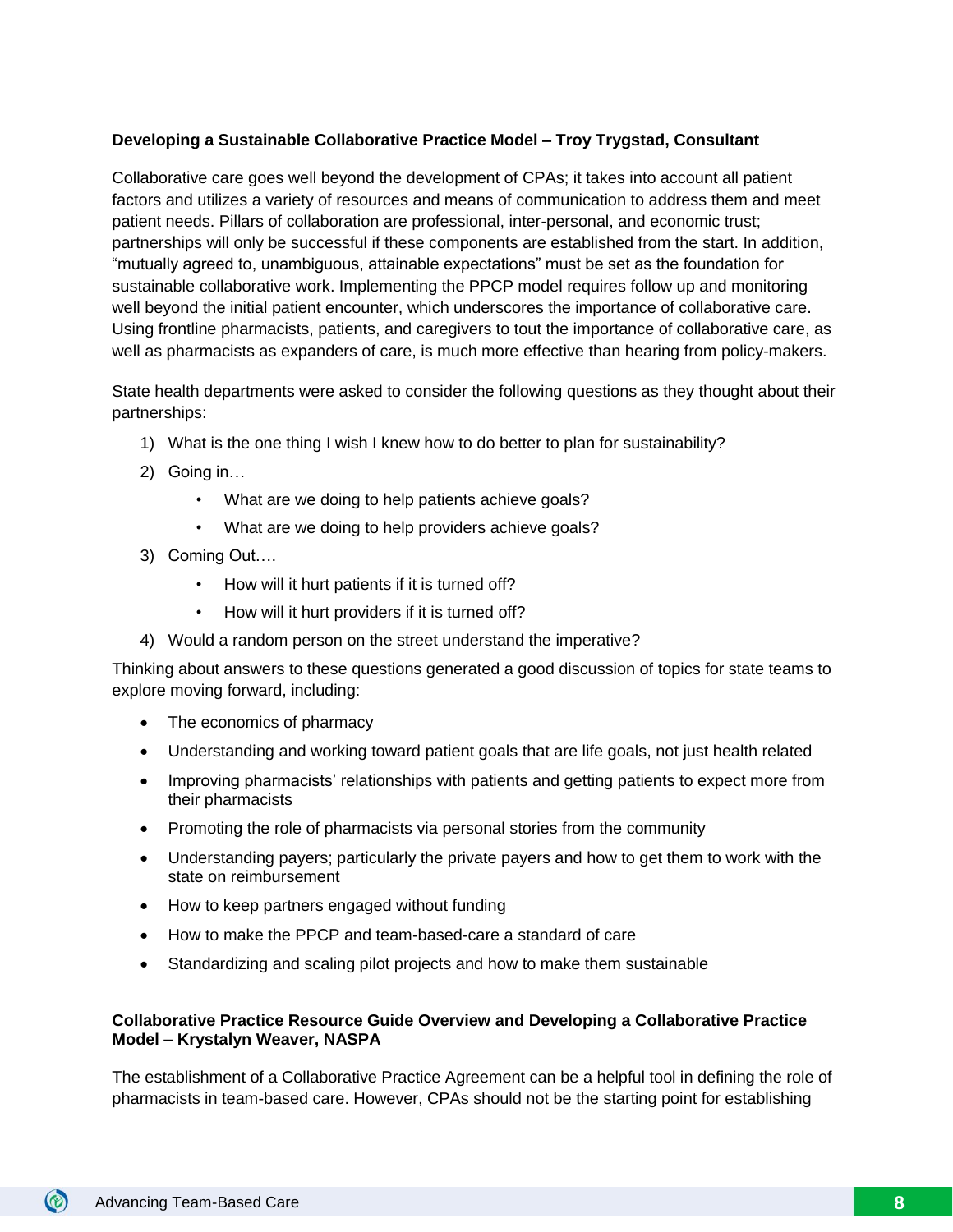relationships; collaborative care work is the beginning. Upon establishing connections, forming solid working relationships, and clearly defining collaborative roles and communications, a formal CPA may be the next logical step. State requirements on the use of CPAs vary significantly, so everything must be translated into your local context. States can help increase knowledge that CPAs are a resource and option, potentially creating a template CPA for your home state. Working with schools of pharmacy to educate students on collaborative care and CPA development, as well as generating partnerships with medical associations and sponsoring events to more widely disseminate information, are additional means of supporting the expanded role of pharmacists.

### **Recommendations for Additional NACDD and CDC Actions**

In addition to continued guidance on workplan development and supporting state partnerships in their pursuit of the primary project outcomes, several items were noted as ways NACDD and CDC can help to further advance public health and pharmacy collaboration on the national level:

- Reinforce the importance of consistent performance measures in assessing the PPCP in communications and collaborations with PQA; endorse the recommended performance measures submitted last year.
- Coordinate with larger chain pharmacies.
- Continue collaboration with national organizations such as APhA and NASPA, as well as pharmacy partners not present at the workshop, including, AACP, ASHP, NACDS, and NCPA.
- Develop a self-assessment checklist that states can use with pharmacists to gauge degree of success in PPCP implementation.

### **Next Steps for State Teams**

The primary focus of state teams moving forward from this meeting was to continue and/or establish efforts in support of achieving the five project goals outlined in this document. While the specific actions each state planned as a means to achieve these goals varied, all were expected to foster collaborations in support of these resources, as well as expand upon their dissemination and implementation. As part of refining their workplans post-meeting, state teams detailed their immediate next steps in support of these objectives and participated in resource sharing and monthly webinars, as well as a [fireside chat](http://www.chronicdisease.org/?page=CVHWebinars) for additional technical assistance and to share their experiences with a national audience.

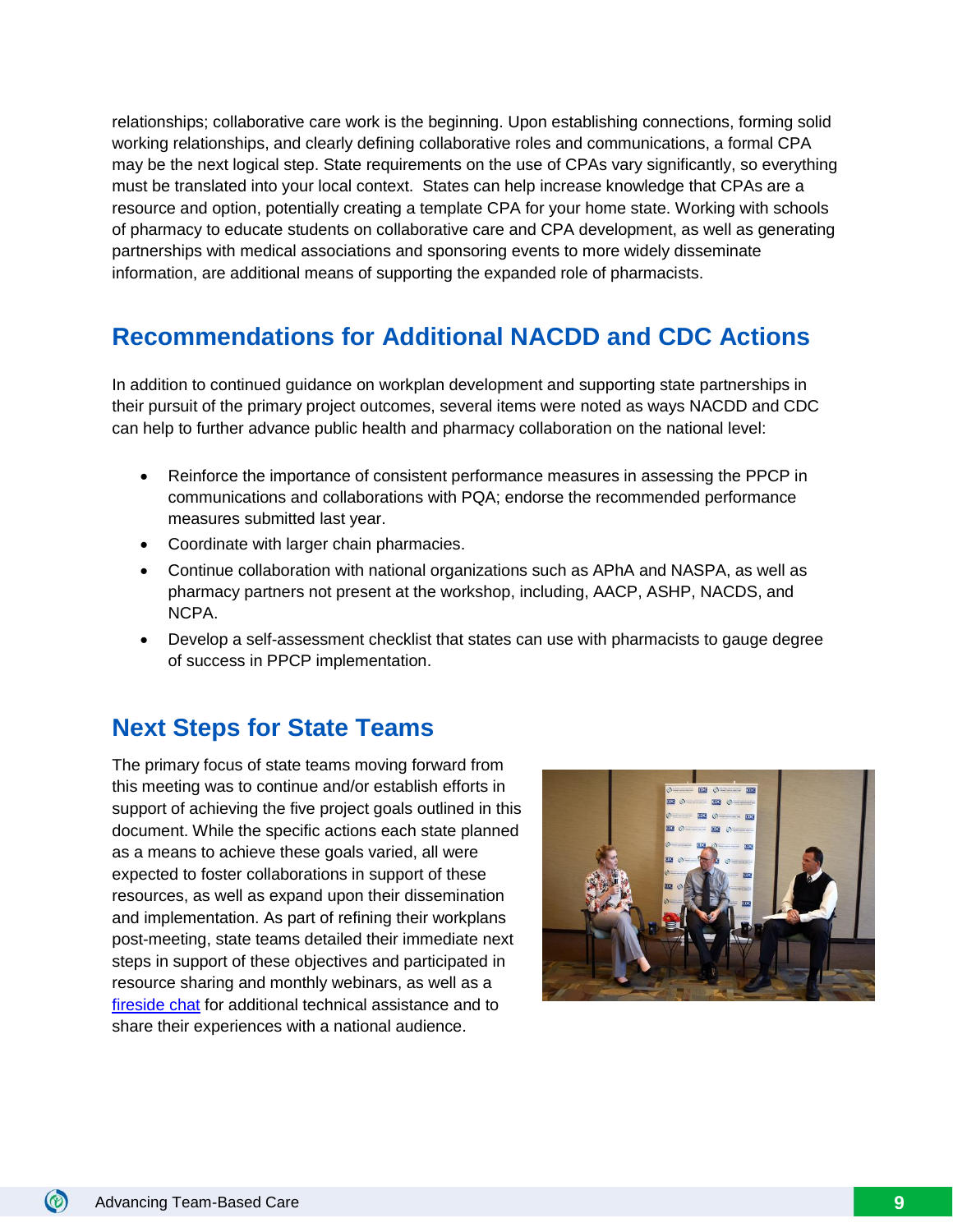### **Resources**

Workshop participants had access to the following resources:

- Methods & [Resources For Engaging Pharmacy Partners](https://www.cdc.gov/dhdsp/pubs/docs/engaging-pharmacy-partners-guide.pdf)
- Using the Pharmacists' Patient Care Process to Manage High Blood Pressure: A Resource [Guide for Pharmacists](https://www.cdc.gov/dhdsp/pubs/docs/pharmacist-resource-guide.pdf)
- [Advancing Team-Based Care Through Collaborative Practice Agreements](https://www.cdc.gov/dhdsp/pubs/docs/CPA-Team-Based-Care.pdf)
- The American Pharmacists Association (APhA) guidebook, "How to Implement the Pharmacists' Patient Care Process" - hard copies were available at the meeting; purchasing information available [here.](https://www.pharmacist.com/apha-publishes-guidebook-implementing-pharmacists-patient-care-process)

Materials are also available at<http://www.chronicdisease.org/?page=PPCPandCPAProject>

### **Subject Matter Experts**

Workshop sessions were led by the following subject matter experts:

| Marialice S. Bennett, RPh, FAPhA              | Lindsay Kunkle, PharmD                                                                                      |
|-----------------------------------------------|-------------------------------------------------------------------------------------------------------------|
| <b>Professor Emeritus</b>                     | Director, Practice & Science Affairs                                                                        |
| The Ohio State University                     | American Pharmacists Association (APhA)                                                                     |
| College of Pharmacy                           |                                                                                                             |
|                                               | Krystalyn K. Weaver, PharmD                                                                                 |
| Troy Trygstad, PharmD, MBA, PhD<br>Consultant | Vice President, Policy and Operations<br>National Alliance of State Pharmacy<br><b>Associations (NASPA)</b> |
|                                               |                                                                                                             |

### **State Teams**

The state teams consist of the following state departments of public health and their pharmacy partners:

| <b>State</b> | <b>Public Health Partner</b>                                            | <b>Pharmacy Partner</b>                                                         |
|--------------|-------------------------------------------------------------------------|---------------------------------------------------------------------------------|
| Arizona      | David Heath, Program Manager, Heart<br>Disease and Stroke Program, ADHS | Stephanie Forbes, University of Arizona,<br><b>Medication Management Center</b> |
| Georgia      | Shana Scott, Health Systems Lead, GDPH                                  | Andrea McKeever, South University<br>School of Pharmacy                         |
| Iowa         | Terry Meek, Health Systems Coordinator,<br><b>IDPH</b>                  | Anthony Pudlo, Iowa Pharmacy<br>Association                                     |